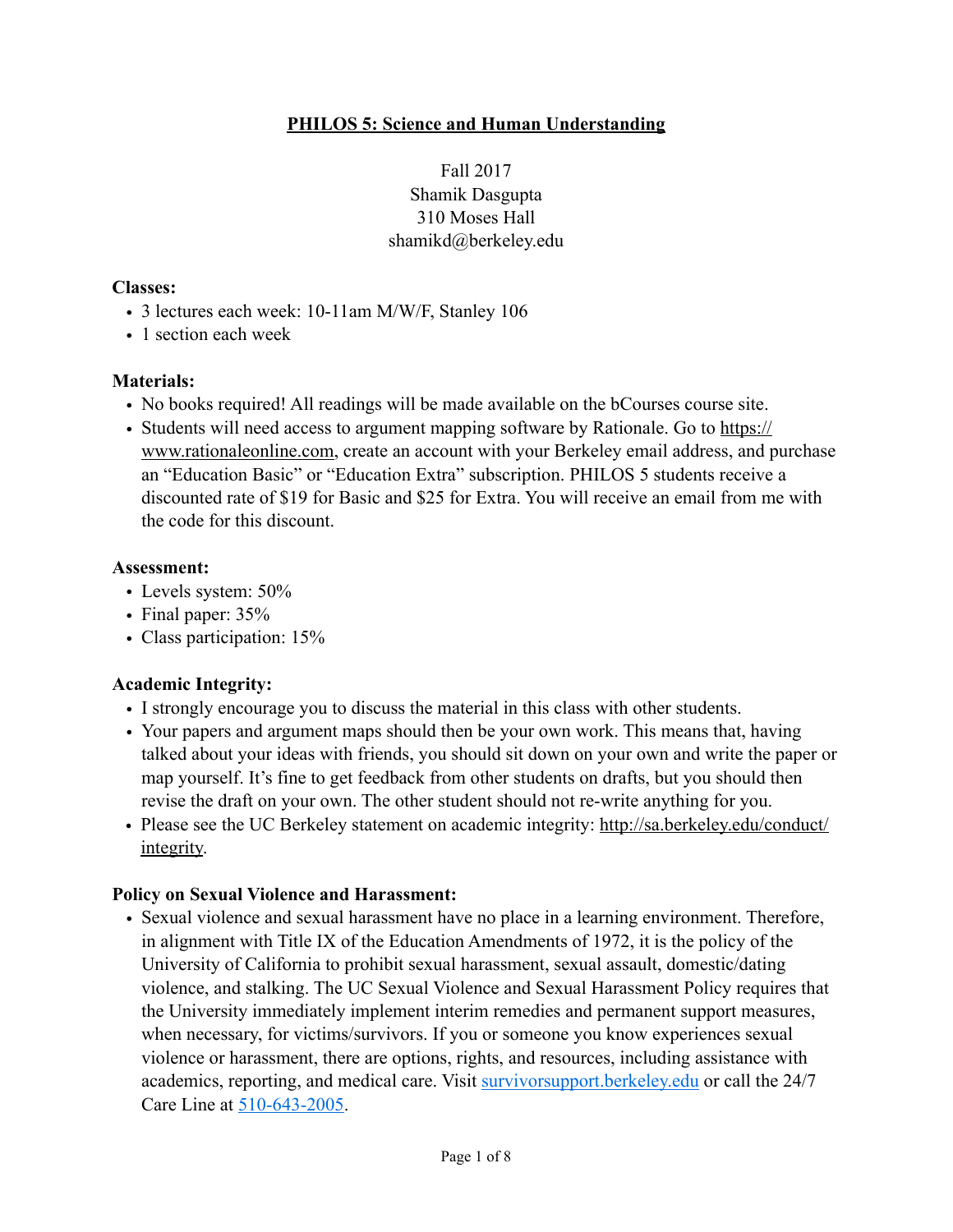## **Course Overview:**

There is no doubt that scientific progress over the past 400 years has transformed our understanding of the world around us and our place within it. But what exactly does scientific progress consist in? A widespread conception of science is that it delivers objective, value-free knowledge about a wholly material world. While popular within the scientific community, this conception has been challenged from at least two quarters. First, the idea that science has shown that the world is *wholly material* is rejected by certain theists who believe that, to the contrary, there is evidence from within science itself that the world was designed and created by a supernatural being. Second, the idea that science delivers *objective and value-free* knowledge is rejected by certain relativists who insist that science is infused with personal and cultural influences; that scientific theories are not a pure reflection of the world as it is in itself, but instead reflect something of our own biases and values. Much of this course will investigate these two challenges, and in doing so we will cover a number of core themes of 20th century philosophy of science. (Disclosure: I don't agree with theists or relativists, though I do think their challenges are more serious than is often recognized.) The course will end by examining some philosophical issues raised by one of the most transformative sciences of our time: Artificial Intelligence.

More specifically, the course is organized around five topics:

- 1. Is there a scientific explanation of our existence?
- 2. The epistemology of science
- 3. The metaphysics of science
- 4. Science, values, and society
- 5. The philosophy of Artificial Intelligence

For details and readings see the class-by-class schedule below. Readings marked \*\* are optional; all others are required.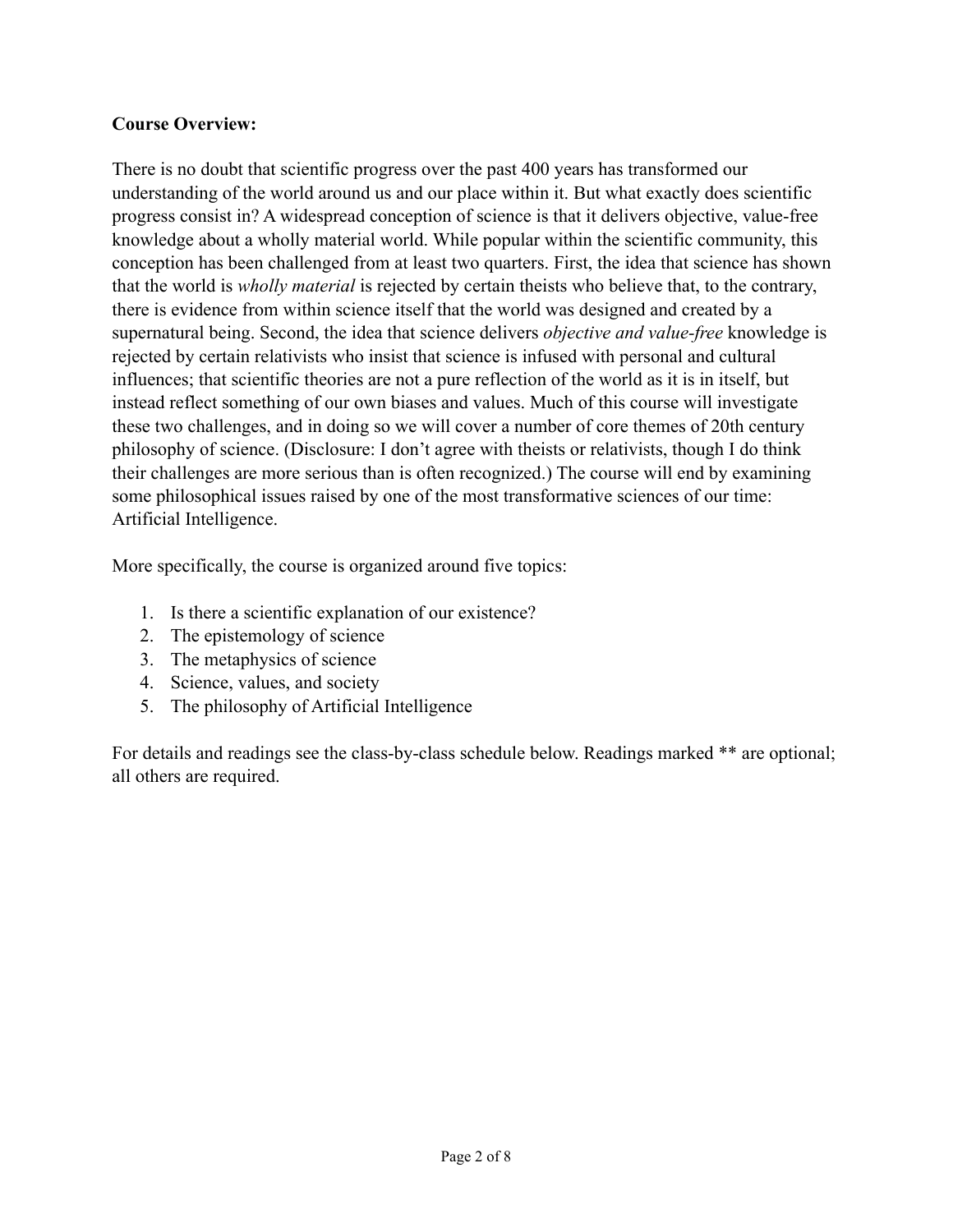# **TOPIC 1: IS THERE A SCIENTIFIC EXPLANATION OF OUR EXISTENCE?**

| Weds Aug 23 | Introduction to argument mapping                                 |
|-------------|------------------------------------------------------------------|
| Fri Aug 25  | <b>Biological complexity I: Paley's watch</b>                    |
|             | • Sober, "Creationism", pp. 27-36                                |
|             | • ** William Paley, selection from Natural Theology              |
|             | • ** Garcia, "Teleological and Design Arguments"                 |
| Mon Aug 28  | <b>Biological complexity II: Design vs natural selection</b>     |
|             | • Sober, "Creationism", pp. 36-42                                |
|             | • Dawkins, The God Delusion chapter 4: "Why There Almost         |
|             | Certainly is No God", pp. 129-141.                               |
| Weds Aug 30 | <b>Biological complexity III: Creationism and pseudoscience</b>  |
|             | • Sober, "Creationism", pp. 42-57                                |
| Fri Sept 1  | <b>Fine tuning I</b>                                             |
|             | • Collins, "God, Design, and Fine-Tuning"                        |
| Mon Sept 4  | <b>LABOR DAY, NO CLASS</b>                                       |
| Wed Sept 6  | Fine tuning II: The anthropic principle                          |
|             | • Sober, "The Design Argument", pp. 133-141                      |
|             | • ** Dawkins, The God Delusion chapter 4: "Why There Almost      |
|             | Certainly is No God", pp. 141-151.                               |
| Fri Sept 8  | Fine tuning III: The multiverse                                  |
|             | • Sober, "The Design Argument", pp. 126-127                      |
|             | • Parfit, "Why Anything? Why This? Part I", first half.          |
| Mon Sept 11 | Why is there anything at all? I: Scientific explanation          |
|             | • Albert, "On the Origin of Everything"                          |
|             | • ** Andersen, interview with Krauss                             |
| Wed Sept 13 | Why is there anything at all? II: Theistic explanation           |
|             | • Rowe, "The Cosmological Argument"                              |
|             | • ** Aquinas, "The Five Ways"                                    |
|             | • ** Clarke, "A Modern Formulation of the Cosmological Argument" |
| Fri Sept 15 | Why is there anything at all? III: No explanation                |
|             | • Parfit, "Why Anything? Why This? Part I", second half          |
|             | • Parfit, "Why Anything? Why This? Part II"                      |
|             |                                                                  |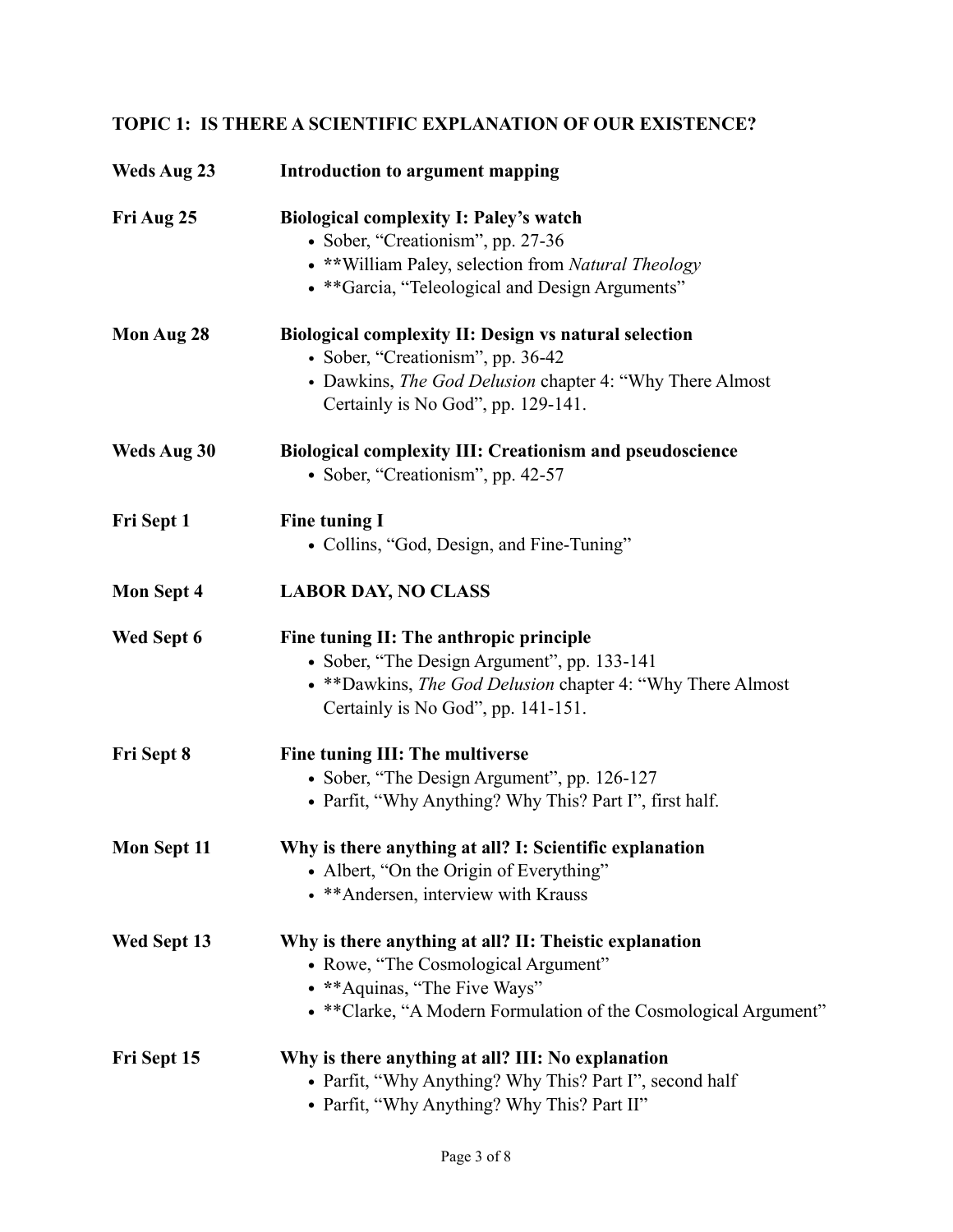# **TOPIC 2: THE EPISTEMOLOGY OF SCIENCE**

| Mon Sept 18         | Hume's problem of induction I: Background<br>• Salmon, "An Encounter with David Hume", p. 245-257<br>• Leith "Nothing Like the Truth"                                                                     |
|---------------------|-----------------------------------------------------------------------------------------------------------------------------------------------------------------------------------------------------------|
| <b>Weds Sept 20</b> | Hume's problem of induction II: The scope of the problem<br>• Feldman "Skepticism", pp. 130-134<br>• Harman, "Inference to the Best Explanation", pp. 88-91                                               |
| Fri Sept 22         | Hume's problem of induction III: Responses<br>• Salmon, "An Encounter with David Hume", p. 257-263<br>• Feldman, "Skepticism", pp. 135-141<br>• Strawson, "The 'Justification' of Induction", pp. 256-263 |
| Mon Sept 25         | The new riddle of induction<br>• Goodman, "The New Riddle of Induction", pp. 72-83                                                                                                                        |
| <b>Weds Sept 27</b> | <b>Epistemic relativism I</b><br>• Boghossian, Fear of Knowledge Chapter 1: "Introduction"<br>• Boghossian, Fear of Knowledge Chapter 5: "Epistemic Relativism"<br>Defended"                              |
| Fri Sept 29         | <b>NO CLASS</b>                                                                                                                                                                                           |
| Mon Oct 2           | Epistemic relativism II<br>• Boghossian, Fear of Knowledge Chapter 6: "Epistemic Relativism"<br>Rejected"                                                                                                 |
| <b>Weds Oct 4</b>   | <b>Epistemic catastrophe I: Evolution</b><br>• Plantinga, <i>Warrant and Proper Function</i> , Chapter 12: "Is Naturalism<br>Irrational?"                                                                 |
| Fri Oct 6           | Epistemic catastrophe II: Thermodynamics<br>• Carroll, "Why Boltzmann Brains are Bad", pp. 4-11                                                                                                           |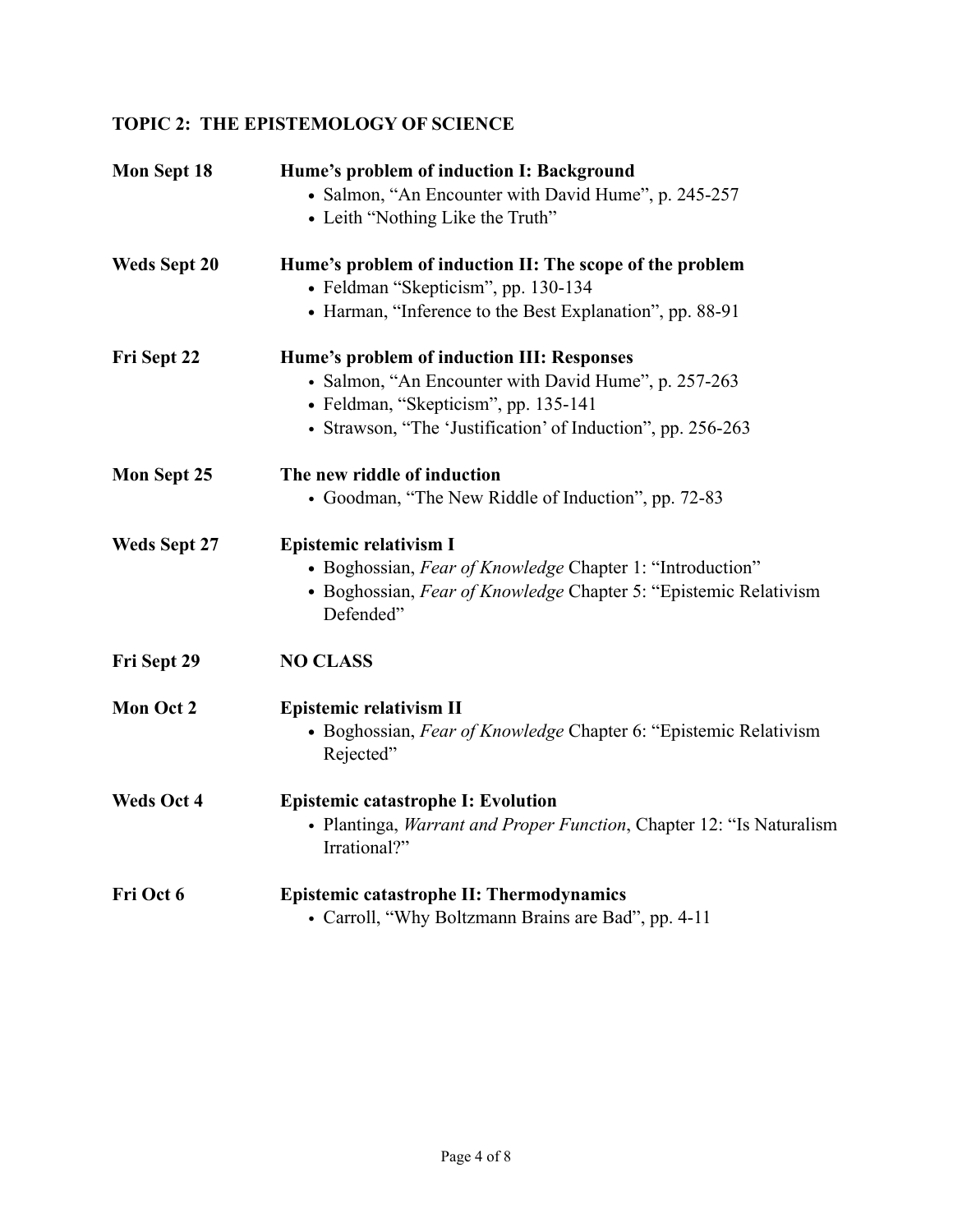# **TOPIC 3: THE METAPHYSICS OF SCIENCE**

| Mon Oct 9          | Realism vs anti-realism about geometry I                                                      |
|--------------------|-----------------------------------------------------------------------------------------------|
|                    | • Sklar, Space, Time, and Spacetime Chapter 2, "The Epistemology of<br>Geometry" pp. 79-87    |
|                    |                                                                                               |
| Weds Oct 11        | Realism vs anti-realism about geometry II                                                     |
|                    | • Reichenbach, The Philosophy of Space and Time Chapter 1,                                    |
|                    | "Space", pp. 10-19 and 35-37                                                                  |
|                    | • Sklar, Space, Time, and Spacetime Chapter 2, "The Epistemology of<br>Geometry", pp. 119-125 |
| Fri Oct 13         | Metaphysical realism vs anti-realism I                                                        |
|                    | • Rorty, "Relativism: Finding and Making"                                                     |
|                    | • Cowling, "Resemblance", pp. 1-6                                                             |
| Mon Oct 16         | Metaphysical realism vs anti-realism II                                                       |
|                    | • Boghossian, Fear of Knowledge, Chapter 4: "Relativizing the Facts"                          |
|                    | • Cowling, "Resemblance", pp. 6-11                                                            |
| <b>Weds Oct 18</b> | Scientific realism vs anti-realism I                                                          |
|                    | • van Fraassen, <i>The Scientific Image</i> , chapter 2: "Arguments"                          |
|                    | Concerning Scientific Realism", pp. 6-19                                                      |
| Fri Oct 20         | Scientific realism vs anti-realism II                                                         |
|                    | • van Fraassen, The Scientific Image, chapter 2: "Arguments                                   |
|                    | Concerning Scientific Realism", pp. 19-25                                                     |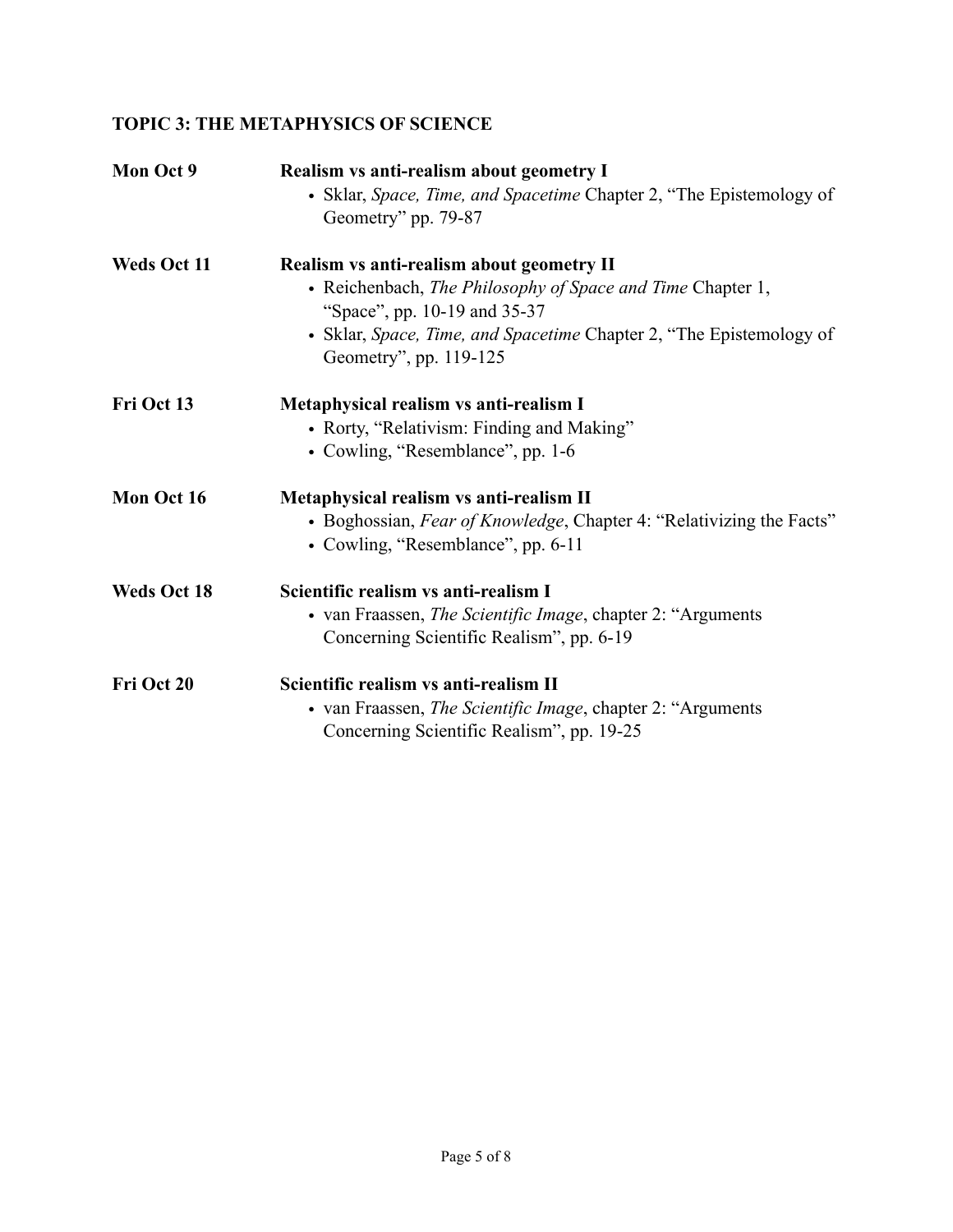# **TOPIC 4: SCIENCE, VALUES, AND SOCIETY**

| Mon Oct 23         | The value-free ideal                                                                 |
|--------------------|--------------------------------------------------------------------------------------|
|                    | • Kuhn, "Objectivity, Value-Judgment, and Theory Choice", pp.                        |
|                    | 356-364                                                                              |
|                    | • Lacy, Is Science Value Free? Chapter 1: "Introduction", pp. 1-12                   |
| <b>Weds Oct 25</b> | Against the value-free ideal I                                                       |
|                    | • Douglass, "Values in Science", pp. 1-11                                            |
|                    | • Mitchell, "The Prescribed and Proscribed Values in Science Policy",<br>pp. 249-251 |
| Fri Oct 27         | <b>Against the value-free ideal II</b>                                               |
|                    | • Longino, "Gender, Politics, and Theoretical Virtues"                               |
|                    | • **Okruhlik, "Gender and the Biological Sciences, pp. 21-31                         |
| Mon Oct 30         | <b>Epistemological anarchy</b>                                                       |
|                    | • Feyerabend, "Against Method", pp. 17-21, 26-29, and 54-64                          |
|                    | • **Boghossian, "What the Sokal Hoax Ought to Teach Us", pp. 1-4                     |
| <b>Weds Nov 1</b>  | <b>Science and democracy I</b>                                                       |
|                    | • Kitcher, Science in a Democratic Society Chapter 1: "The Erosion of                |
|                    | Scientific Authority", pp. 15-31                                                     |
| Fri Nov 3          | <b>Science and democracy II</b>                                                      |
|                    | • Kitcher, Science in a Democratic Society Chapter 5: "Well-Ordered                  |
|                    | Science"                                                                             |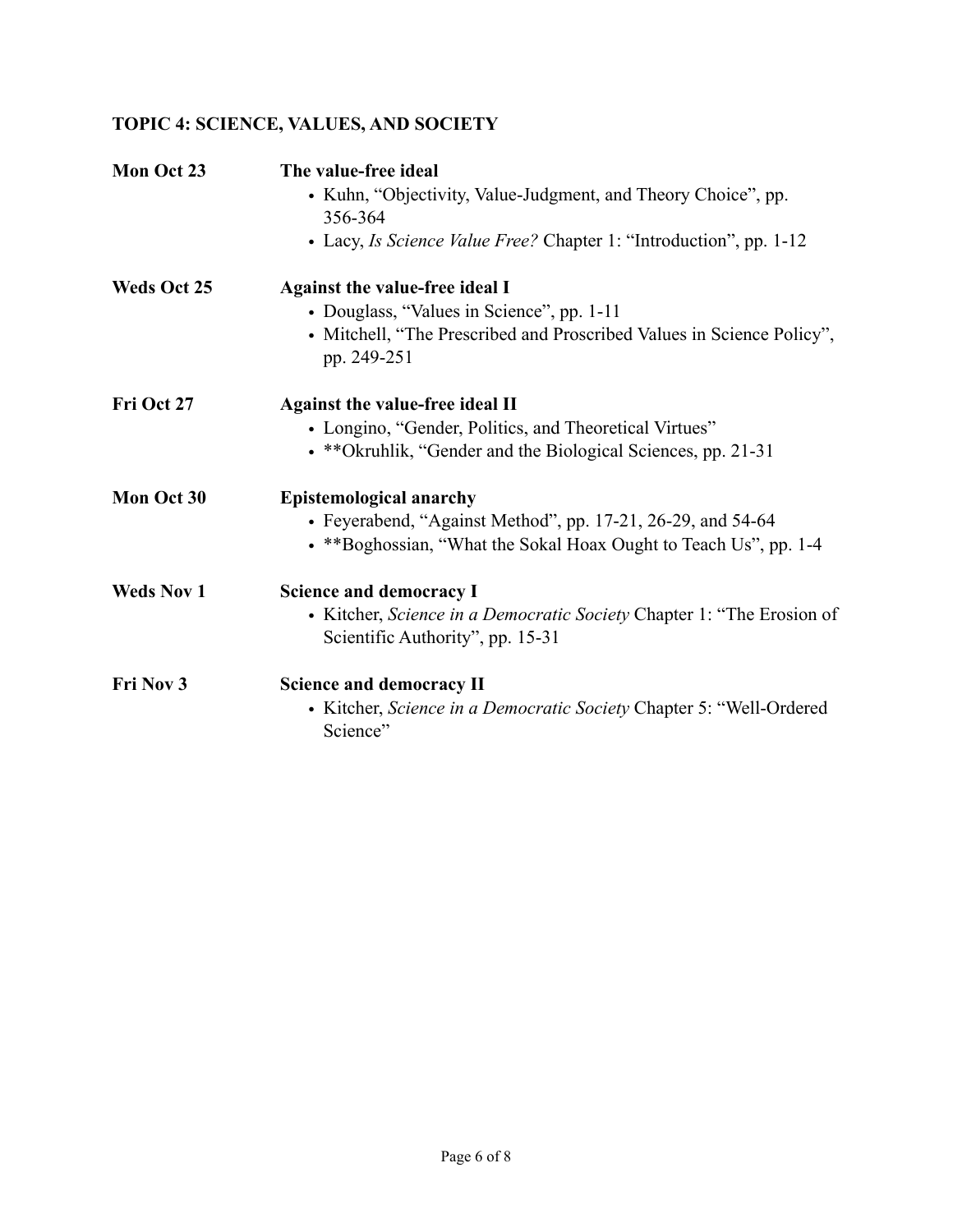# **TOPIC 5: THE PHILOSOPHY OF ARTIFICIAL INTELLIGENCE**

| Mon Nov 6          | <b>Progress in Artificial Intelligence</b>                             |
|--------------------|------------------------------------------------------------------------|
|                    | • Chalmers, "The Singularity", pp. 1-15                                |
|                    | • ** Brynjolfsson and McAfee, "The Dawn of the Age of Artificial       |
|                    | Intelligence"                                                          |
| <b>Weds Nov 8</b>  | <b>Simulation Argument I: Substrate independence</b>                   |
|                    | • Bisson, "They're Made Out of Meat"                                   |
|                    | • Chalmers, "The Singularity", pp. 33-40                               |
|                    | • ** Block, "The Mind as the Software of the Brain", section 1         |
|                    | • **Chalmers, "Absent Qualia, Fading Qualia, Dancing Qualia", pp.      |
|                    | 231-236                                                                |
| Fri Nov 10         | <b>VETERANS DAY, NO CLASS</b>                                          |
| Mon Nov 13         | <b>Simulation Argument II: Indifference</b>                            |
|                    | • Bostrom, "Are You Living in a Computer Simulation?"                  |
|                    | • Trasancos, "What If We Lived in a Simulated Universe and             |
|                    | Worshiped a Pimply Teenager?"                                          |
| <b>Weds Nov 15</b> | <b>Simulation Argument III: The experience machine</b>                 |
|                    | • Pryor, "What's Wrong With Living in the Matrix?"                     |
|                    | • Nozick, "The Experience Machine"                                     |
| Fri Nov 17         | <b>Mind Uploading I</b>                                                |
|                    | • Schneider, "Future Minds: Transhumanism, Cognitive Enhancement,      |
|                    | and the Nature of Persons"                                             |
|                    | • Dennett, "Where Am I?"                                               |
| Mon Nov 20         | <b>Mind Uploading II</b>                                               |
|                    | • Chalmers, "The Singularity", pp. 40-54                               |
|                    |                                                                        |
| <b>Weds Nov 22</b> | <b>THANKSGIVING, NO CLASS</b>                                          |
| Fri Nov 24         | <b>THANKSGIVING, NO CLASS</b>                                          |
| Mon Nov 27         | Ethics of Artificial Intelligence I: Surviving the singularity         |
|                    | • Chalmers, "The Singularity", pp. 22-33                               |
|                    | • ** Bostrom and Yudkowsky, "The Ethics of Artificial Intelligence",   |
|                    | pp. 1-6 and 14-18                                                      |
|                    | • ** Price and Tallinn, "Artificial Intelligence—Can We Keep it in the |
|                    | Box?                                                                   |